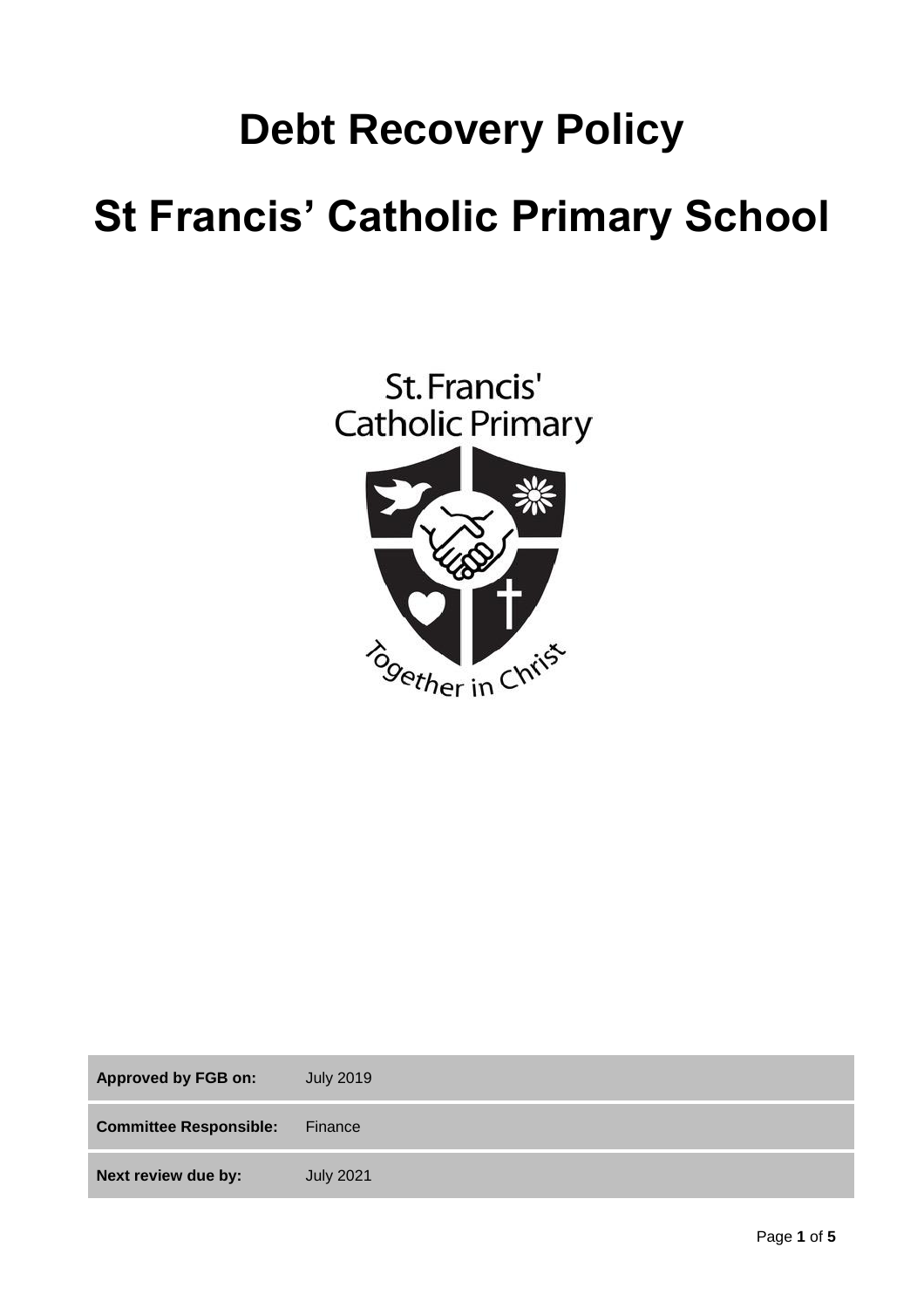## **Debt Recovery Policy**

#### **1. General Requirements**

The school will take all reasonable measures to vigorously collect debts as part of its management of public funds. A debt will be written off only after all reasonable measures (commensurate with the size and nature of the debt) have been taken to recover it.

The school's Debt Recovery Policy will observe the relevant financial regulations and guidance set out in the Scheme for Financing Schools and any other legal requirements. In particular:

- the Finance Committee may write-off any debt belonging to the School which does not exceed £1,000
- the Governing Body will not write-off any debt belonging to the school which exceeds £1,000.

Any sums above £1,000 will be referred to the Director of Children and Young Peoples Services for approval for write-off.

The formal agreement of the Local Authority's Director of Finance and Resources (Section 151 Officer) will be obtained before a debt exceeding £1,000 is written off. (If any debtor has a number of debts which together exceed the write-off limit then these will be treated as a total amount).

Debts greater than £10,000 can only be written off by the Executive member for Finance on advice of the section 151 officer.

- a formal record of any debts written off will be maintained and this will be retained for 7 years (the form of this record is specified below).
- the school will not initiate any legal action to recover debts, but will refer any debts which it has not been able to collect (unless a decision to write-off the debt is demonstrably a reasonable course of action) to the Council's Legal Services Section to consider taking legal or other action to recover the debt.
- the school will NOT write-off any debt belonging to the Local Authority or another party, e.g. debts for school meals. If in doubt as to the appropriate action to collect any such debts the school will seek advice promptly from officers of the Local Authority.

In general payment for all goods and services supplied by the School should be collected in advance or 'at the point of sale'.

The procedures to secure the collection of all debts are outlined in paragraphs 4 to 5 and should be followed by School staff.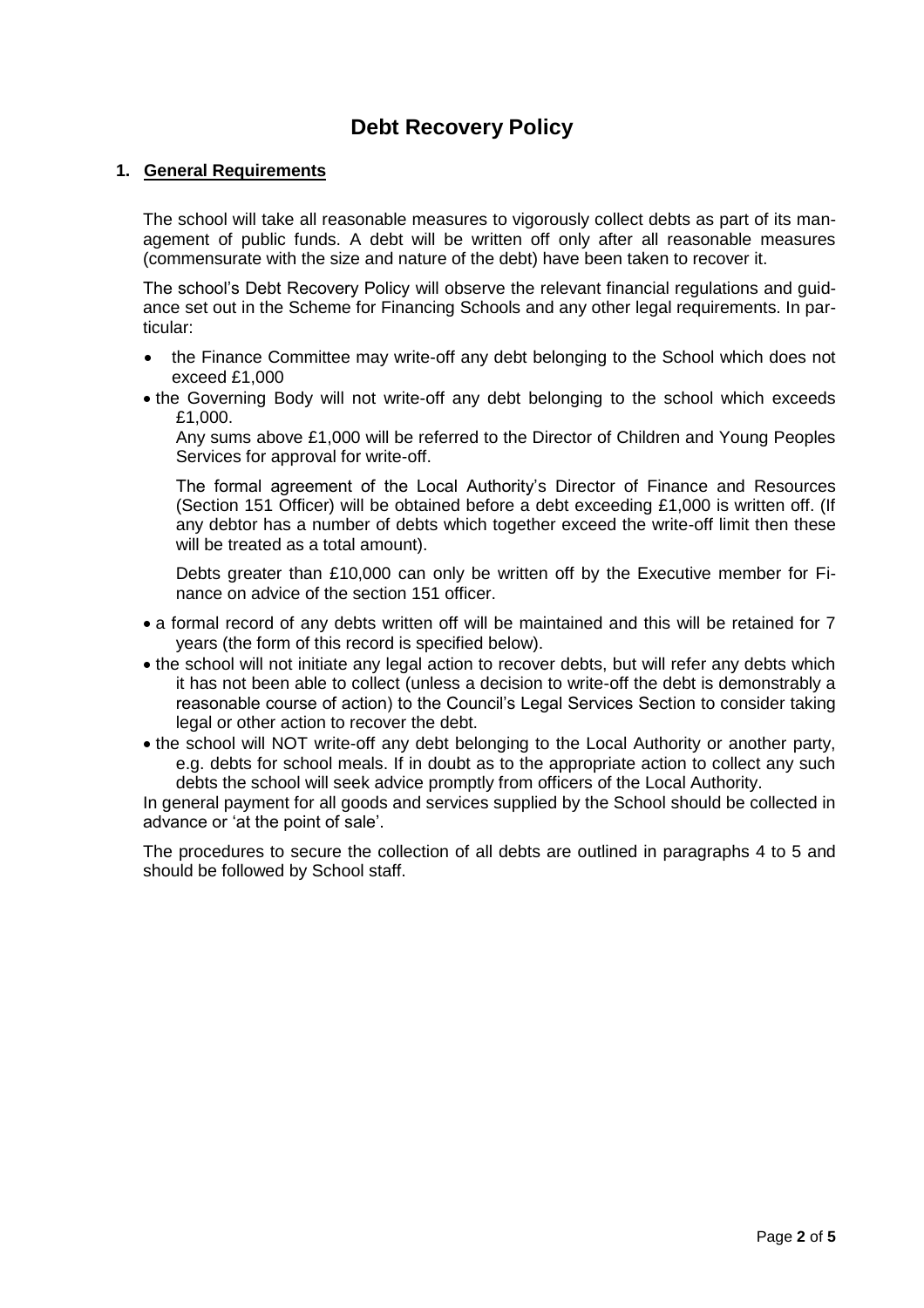#### **2. Acceptable 'credit period'**

The Governing Body should determine the length of time they deem as an acceptable 'credit settlement period' before debt recovery procedures are applied. The 'acceptable' credit period varies between different income generating activities;

- School Meals: Child's account should be kept in credit and monitored weekly.
- Trips and activities: 7 days from date of payment request (unless otherwise stated in parental letter)
- Music Tuition: 14 days from date of payment request
- School lettings: 14 days

#### **3. Reporting of outstanding debt levels**

The Headteacher will ensure that the level of outstanding debt is regularly monitored.

Suitable records will be maintained to detail individual debts and the total value of debt to the school in order that it can be determined at any time and reported to the Finance Committee.

The Headteacher will review the level of outstanding debts every term to determine whether this level is acceptable and whether action to recover debts is effective.

#### **4. Debt Recovery Action**

If payment is not forthcoming within the stated time scale, the following process should be followed. However, it must be remembered that a "**voluntary contribution**" is requested for school trips.

#### **4.1** *Informal 'overdue payment' reminder*

An initial reminder may be informal and can be made either in person (when a parent comes to collect/drop off the child), or by telephone. In general, the *Business Manager / Headteacher* will remind the parent of the debt. The date of this informal reminder should be recorded.

#### **4.2** *First 'overdue payment' reminder letter*

A formal reminder letter should be issued one week after the informal reminder / the date of supply.

*If action is to proceed further, it is necessary to prove that all reasonable attempts have been made to recover the debt, and that these attempts have been made in a timely manner, i.e. at the time that the debt first became overdue*.

#### **4.3** *Second 'overdue payment' reminder letter*

A second reminder letter will be issued one week after the First Reminder Letter.

#### **4.4. Failure to respond to reminders / settle a debt**

If after 2 reminders, a response or payment is not received, a letter will be sent to the debtor advising them that the Governing Body's Finance Committee may, at its discretion, refer the matter to the Council's Legal Services Section

At the discretion of the Headteacher the debtor may be advised that they will be required to pay in advance for all future supplies or the supply will no longer be available to them. This decision and its basis will be recorded and reported to the Finance Committee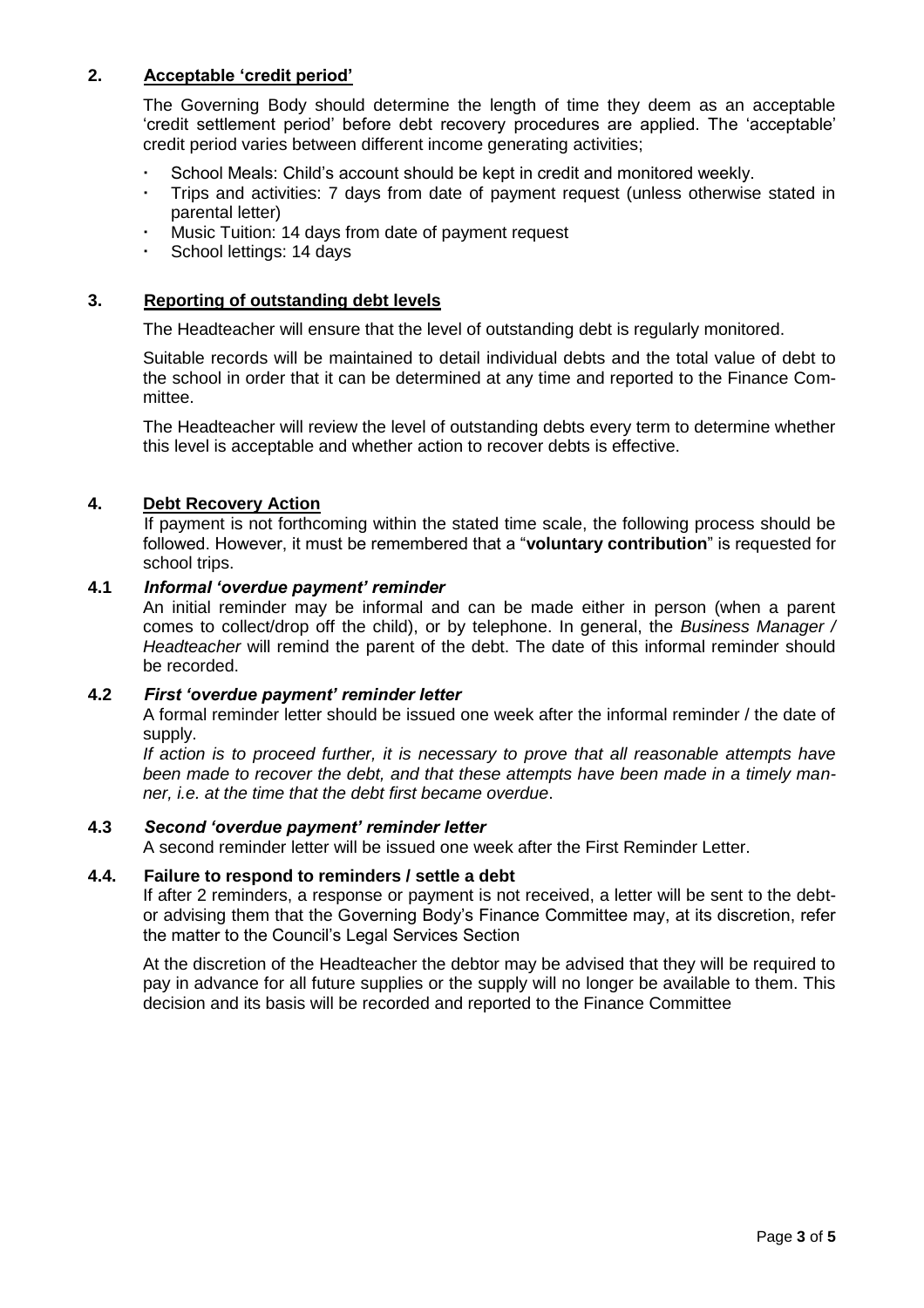#### 5 **Negotiation of Repayment Terms**

Debtors are expected to settle the amount owed by a single payment as soon as possible after receiving the first 'overdue payment' reminder.

#### **However, if people are unable to pay;**

The School may reduce or cancel a debt in certain circumstances. A sensitive approach to debt recovery will be carried out, taking the following factors into account.

- Hardship: Where paying the debt would cause financial hardship.
- Ill health: Where our recovery action might cause further ill health.
- Time: Where the debt is so large compared to the person's income that it would take an unreasonable length of time to pay it all off.
- Cost: Where the value of the debt is less than the cost of recovering it.
- Multiple debt: Where someone owes more than one debt to the School. In this situation an attempt to agree one repayment plan to include all debts will be established.

If a debtor requests for 'repayment terms' these may be negotiated at the discretion of the Headteacher A record of all such agreements entered into will be retained. In all cases, a letter will be issued to the debtor confirming the agreed terms for repayment. The settlement period should be the shortest that is judged reasonable.

The Headteacher will decide whether any debtor who has been granted extended settlement terms will not be offered any further 'credit' and will, in future, be required to pay in advance. This decision and its basis will be recorded and reported to the Finance Committee

#### **6. Costs of Debt Recovery**

Where the school incurs material additional costs in recovering a debt then the Headteacher will decide whether to seek to recover such costs from the debtor. The debtor will be formally advised in writing that they will be required to pay the additional costs incurred by the school in recovering the debt. This decision and its basis will be recorded and reported to the Finance Committee

#### **7. Bad Debts**

This debt recovery policy should be cross-referenced to the Scheme for Financing Schools.

Write-off of any debt requires the written approval of the Finance Committee up to a maximum of £1000.

A record of the write-off, the reason for it, and the approval for it, will be retained for 7 years.

#### **8. Policy Review**

This policy will be reviewed and approved bi-annually by the Finance Committee